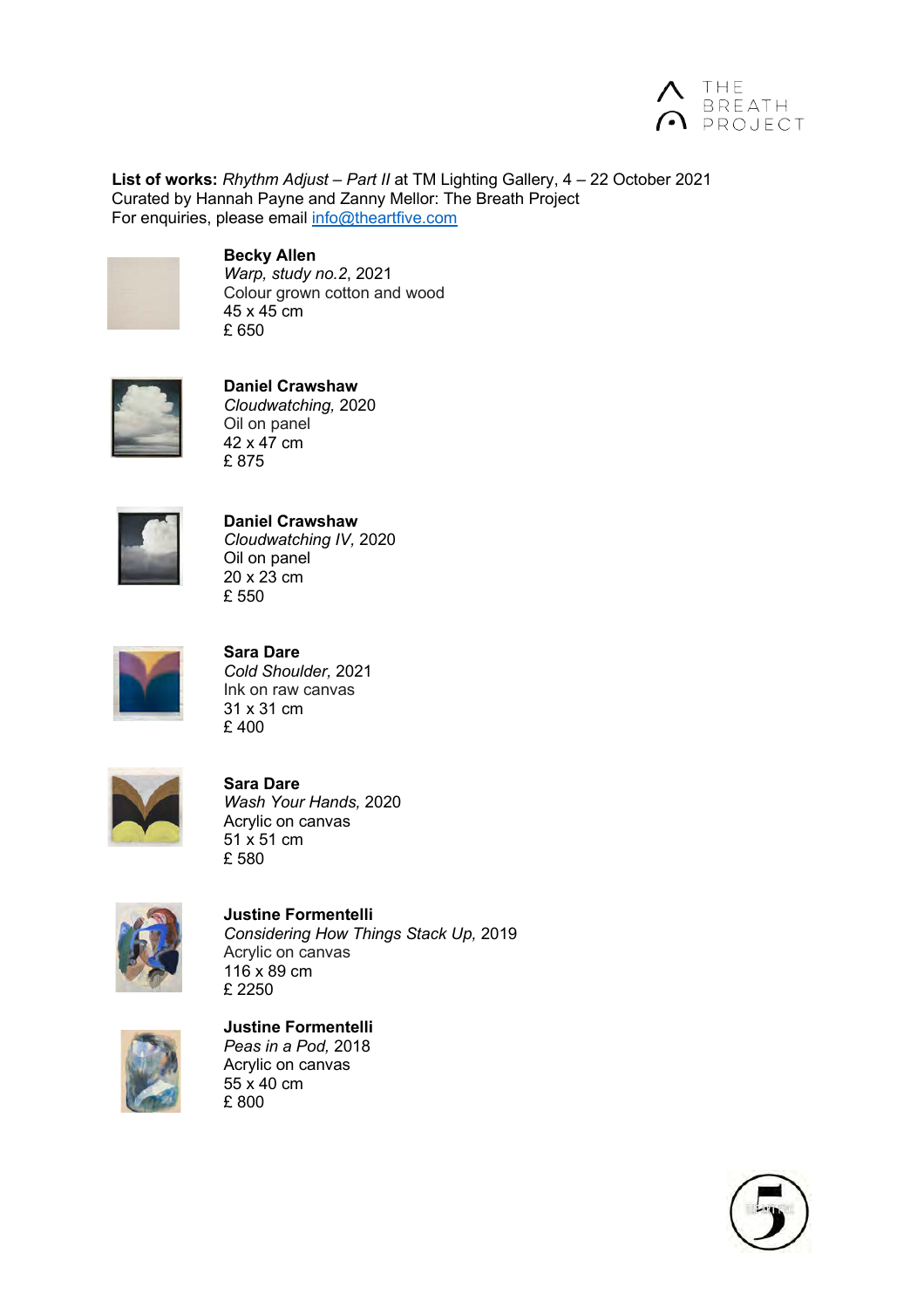



**Ben Gooding** *Untitled,* 2014 Unique Screenprint 74 x 74 x 5 cm £ 960 framed



**Anna Liber Lewis** *Nasty Girl,* 2021 Oil, acrylic, wax and marble dust on canvas 153 x 102 cm £ 6160



**Hannah Luxton** *Duo,* 2015 Oil on Belgian linen 50 x 60 cm £ 1000



**Zanny Mellor**

*Drawing Breath 2,* 2021 Acrylic on cotton canvas 40 x 30 x 2 cm £ 650



**Zanny Mellor** *Drawing Breath 3,* 2021 Acrylic on cotton canvas 40 x 30 x 2 cm £ 650



**Zanny Mellor** *Drawing Breath 4,* 2021 Acrylic on cotton canvas 40 x 30 x 2 cm £ 650



**Zanny Mellor** *Drawing Breath 5,* 2021 Acrylic on cotton canvas 40 x 30 x 2 cm £ 650

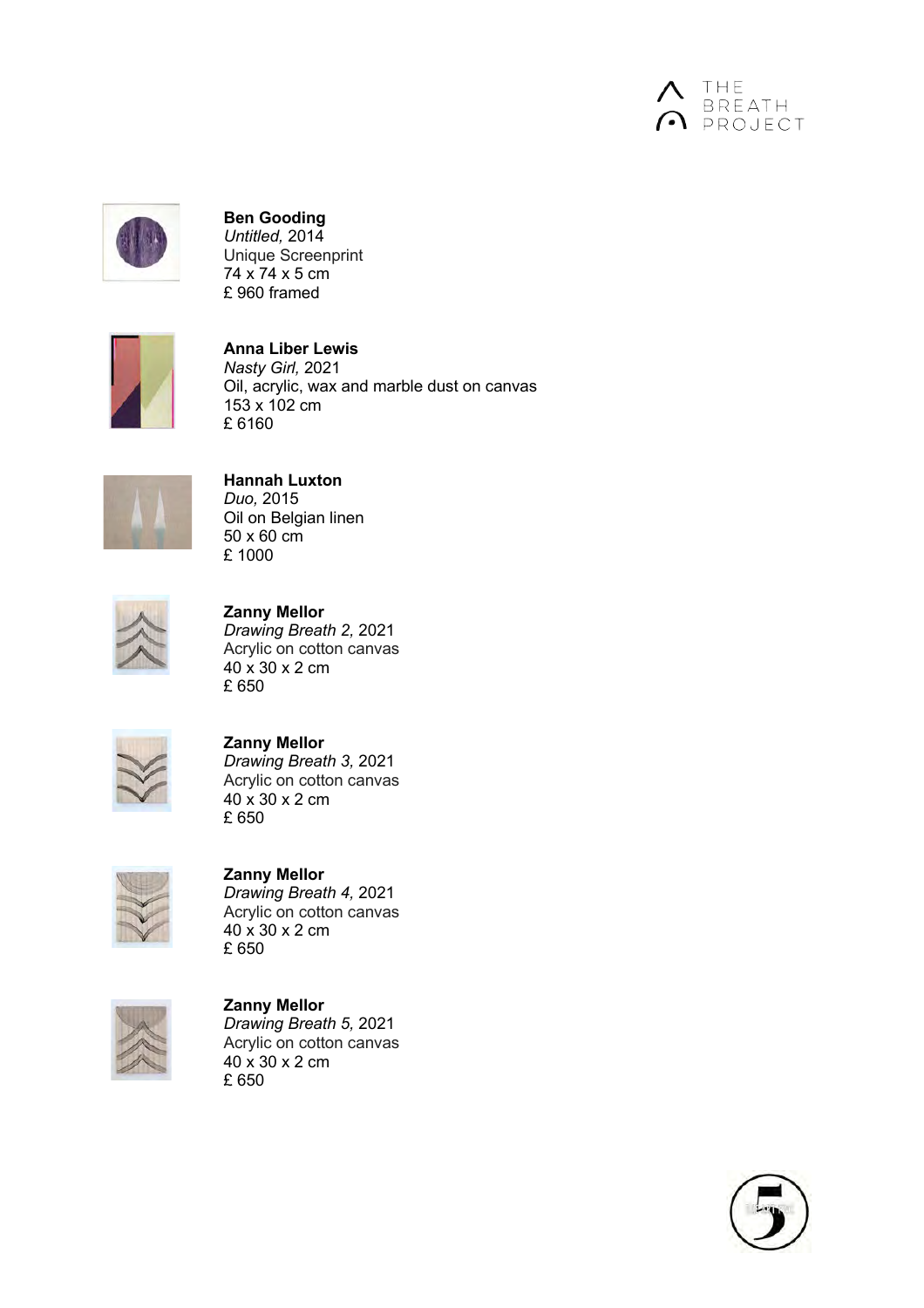



**Zanny Mellor** *Afterimage 2,* 2018 Aluminium paint on cotton canvas 100 x 100 cm £ 2800



**Barbara Nicholls** *Residue No. 17,* 2012 Watercolour on Saunders Waterford 356gsm HP paper 112 x 76 x 6.5 cm £ 4400 framed



**Barbara Nicholls** *After Mungo No. 4* , 2017 Watercolour on Saunders Waterford 356gsm HP paper 61 x 61 x 6 cm £ 3000 framed



**Barbara Nicholls** *After Mungo No. 8* , 2017 Watercolour on Saunders Waterford 356gsm HP paper 61 x 61 x 6 cm £ 3000 framed



**Becca Pelly-Fry** *6A,* 2020 Watercolour on paper 38 x 38 cm framed

£ 300



**Marion Piper** *They Dance more Wildly,* 2019 Acrylic on Canvas 40 x 30 cm framed £ 600



**Marion Piper** *A Turn in the Direction,* 2021 Acrylic on canvas on panel  $61 \times 51$  cm framed £ 800